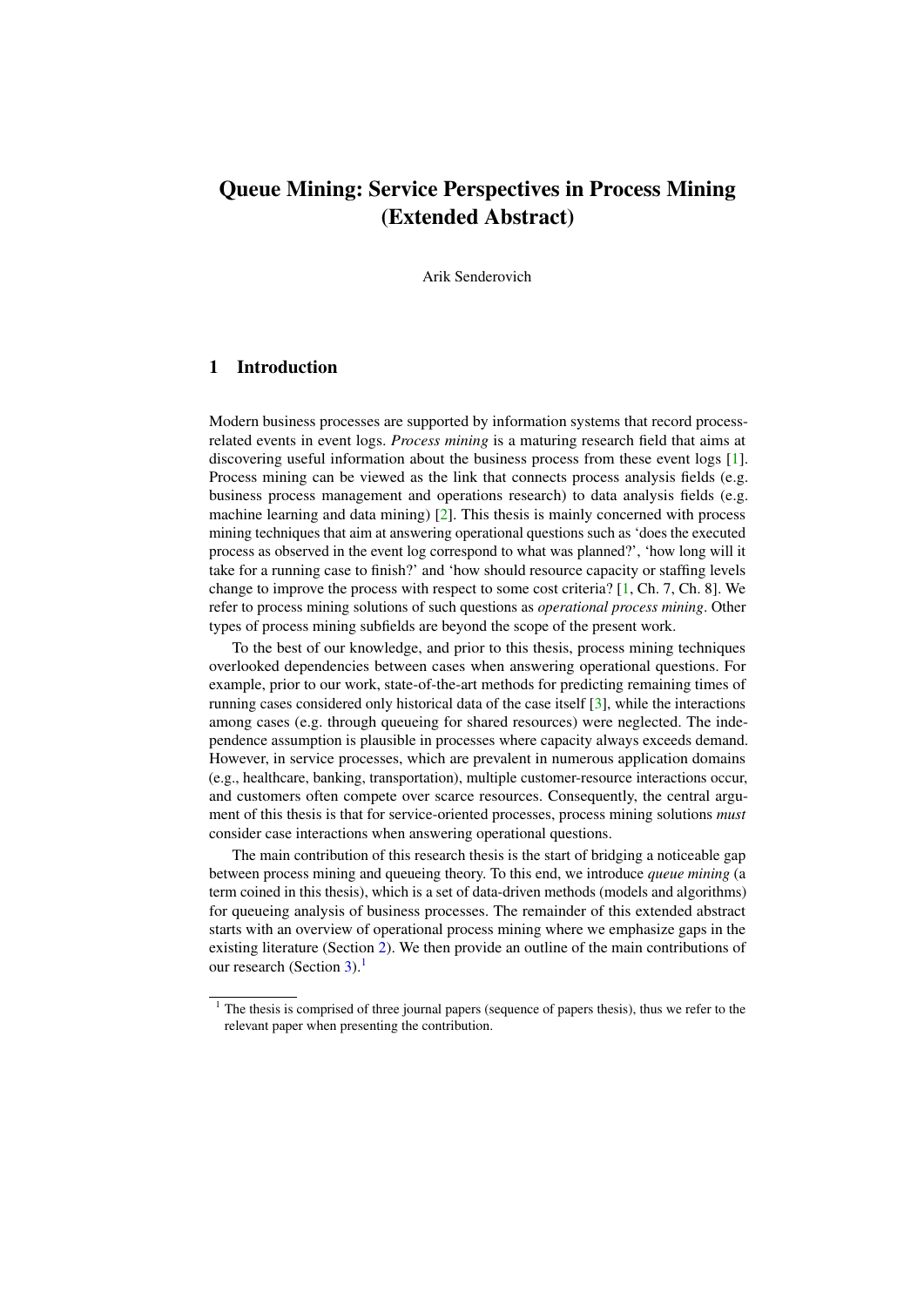## <span id="page-1-0"></span>2 Operational Process Mining

In this section, we provide a literature survey of operational process mining.<sup>[2](#page-1-1)</sup> Specifically, we go over three streams of work, namely *simulation mining*, *supervised process mining*, and *multi-perspective conformance checking*. The former two lines of work focus on performance-oriented operational questions, while the latter focuses on the conformance between model and log.

Simulation Mining. Early works on performance-oriented process mining were based on the enhancement of control-flow models with further data-based information such as decisions, resources and time  $[6]$ . The work of Măruster and van Beest  $[7]$  $[7]$  extends this approach from modeling and analysis of an existing process to its improvement based on the discovered model. Due to the richness of these discovered models they can only be analyzed via simulation. Thus, we refer to these methods as simulation mining or model-based process mining, interchangeably.

The main benefit of these model-based techniques is their ability to solve a large set of performance problems. For example, one can use simulation to predict waiting times and propose resource staffing. However, current simulation mining techniques overlook queueing effects by simulating process cases independently of each other and drawing waiting times (and other measures that stem from case dependencies) from fitted distributions. Furthermore, model-based mining techniques tend to overfit reality as it is observed in the event log and therefore it was shown that simpler performance models often provide accurate results and are more efficient [\[8\]](#page-3-5). The expressiveness problem is partially addressed in [\[4\]](#page-3-6), where authors mine non-Markovian stochastic Petri nets [\[9\]](#page-4-0), which are simple formalisms that account for control-flow and exponential durations. In  $[8]$ , the best of both worlds is combined by a method for simulation mining that captures queueing effects and simplifies the resulting model. This simplification results both in improved efficiency (run-time complexity of the solution) and accuracy.<sup>[3](#page-1-2)</sup>

Supervised Process Mining. Another prevalent stream of work in process mining is the encoding of event logs into well-established supervised learning methods. Examples for such methods can be found in  $\left[3,10,11,12\right]$  $\left[3,10,11,12\right]$  $\left[3,10,11,12\right]$  $\left[3,10,11,12\right]$  $\left[3,10,11,12\right]$ . In these works, both the behavior and the operational aspects of the process are encoded: the former representing the controlflow perspective and the latter capturing activity durations and resources. While these approaches are often accurate in solving a given mining problem with respect to a set of performance measures observed in the event log (e.g. total time in process), it has two major drawbacks.

First, one cannot use these techniques for quantifying measures that are not directly observable in the log. For example, information that allows one to calculate resource utilization might be missing from the event log, and thus supervised approaches cannot be applied. Second, exploring process improvement directions and sensitivity of process parameters (e.g. durations and arrival rates) is impossible due to the lack of data that

<span id="page-1-1"></span><sup>&</sup>lt;sup>2</sup> Solving operational problems based on data is not limited to process mining. For references to works outside the process mining discipline, see [\[4\]](#page-3-6) (for operations research), and [\[5\]](#page-3-7) (for data mining).

<span id="page-1-2"></span><sup>&</sup>lt;sup>3</sup> The work is a result of the current research. It is not included in this thesis.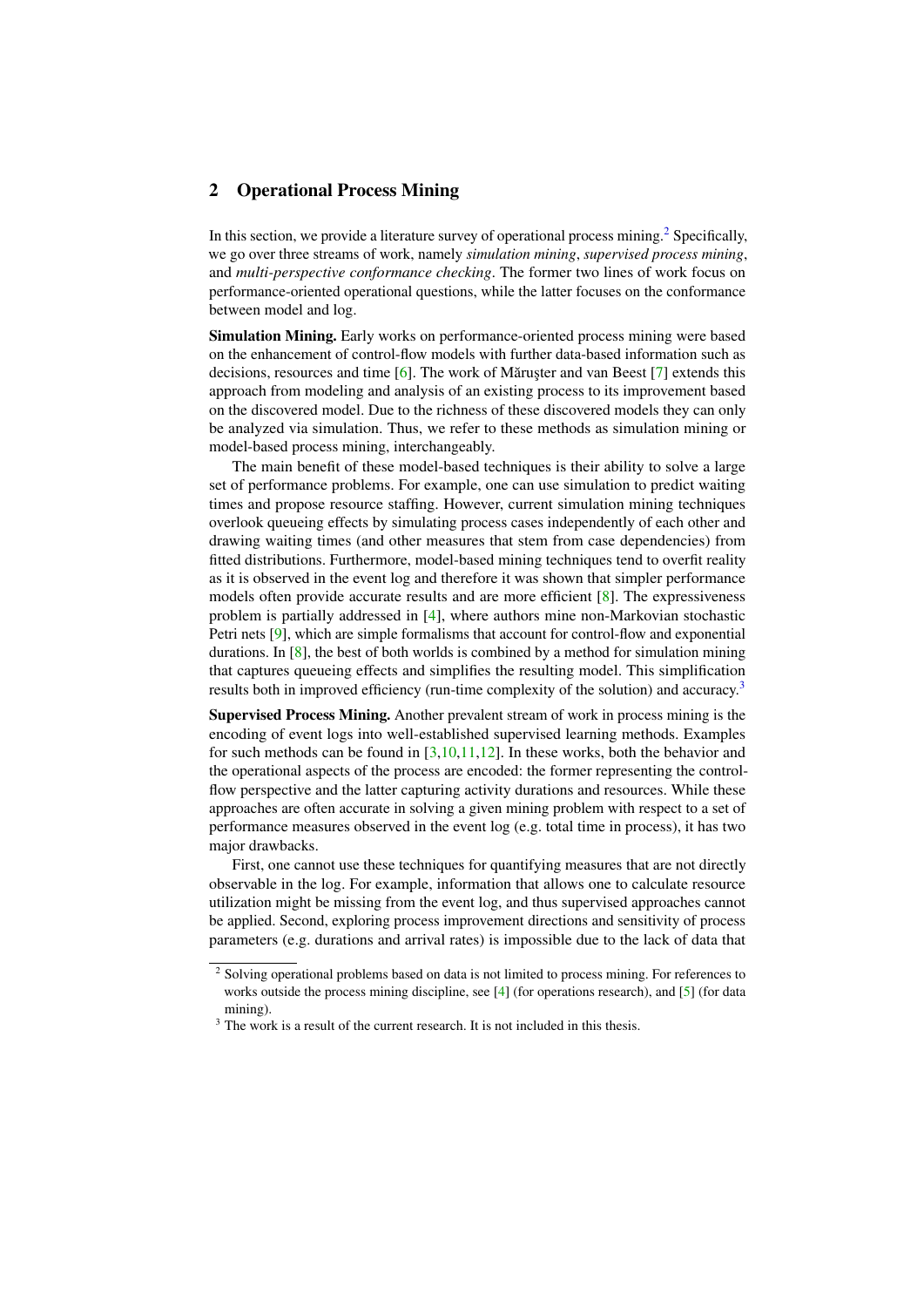describes the effect of changing these parameters. In  $[5]$  and  $[13]$ , we propose supervised process mining solutions that bring together the benefits of model-based mining (or simulation mining) and supervised learning. Specifically, these solutions comprise machine learning methods (e.g. decision trees) and queueing models. This combination enables quantifying measures that were not observed in the event log due to the existence of the model. For measures that appear in the event log we get accurate solutions by exploiting the strengths of supervised learning [\[14\]](#page-4-5). Furthermore, we are able to have what-if reasoning based on the queueing model, without the need to acquire further data from the changed process.

Multi-Perspective Conformance Checking. In this thesis, we call operational process mining to works on multi-perspective conformance analysis that verify alignment of process models and event logs with respect to time and resources  $[15,16]$  $[15,16]$ . The approach in the literature is to compare deterministic data values according to a given model to those available in the log. For example, activity durations are considered to be known values (according to the model) and the alignment procedure checks whether or not event log durations are equal to model durations. However, the reality in processes is often random (random durations, random arrival process, etc.). Therefore, a methodology for comparing distributions (that come from the model) and deterministic values (coming from the log) is required. We show such an approach in our work on conformance checking from the queueing perspective [\[17\]](#page-4-8). Further, our work proposes a methodology that considers queueing interactions that were neglected in existing methods, and recommends improvement based on the result of the conformance checking procedure [\[17\]](#page-4-8).

### <span id="page-2-0"></span>3 Thesis Contributions

The main overall contribution of this thesis is the development of queue mining, which is a set of operational process mining solutions based on the discovery of queueing models from event data. These solutions explicitly capture delays due to case-resource interactions. Below, we detail the specific contributions of this research and outline their impact in two research fields, namely process mining and queueing theory (or, more broadly, operations research).

#### 3.1 Contributions to Process Mining

The thesis makes the following contributions to process mining:

- The work integrates data-driven queueing modeling and analysis into operational process mining [\[13,](#page-4-4)[17,](#page-4-8)[5](#page-3-7)[,23](#page-4-9)[,8](#page-3-5)[,22\]](#page-4-10), namely queue mining.
- Our work links operational conformance analysis to performance improvement in business processes [\[17\]](#page-4-8). Specifically, we develop a methodology for the detection of problematic areas in a process (e.g., due to synchronization or resource delays) and propose proper adjustments to queueing policies (selection of the next case to enter service) in these problematic parts.
- We make advances in the area of multi-dimensional conformance analysis, by adding the queueing perspective, structuring the approach, and demonstrating how conformance checking can lead to performance improvement [\[17\]](#page-4-8).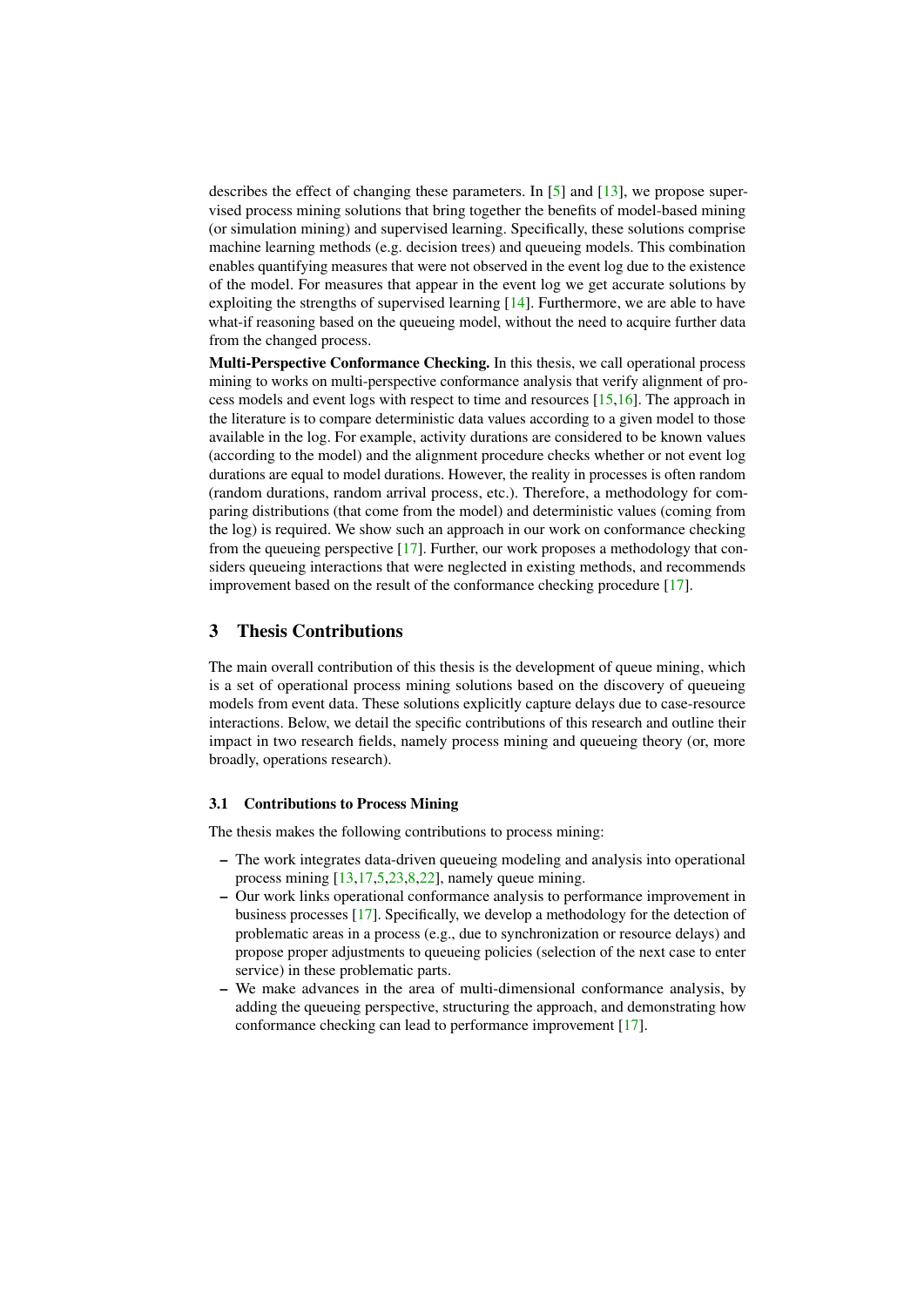– We propose hybrid methods that combine supervised learning and model-based process mining techniques to improve the accuracy of answering operational questions [\[13](#page-4-4)[,5\]](#page-3-7). This combination improves accuracy with respect to applying the two approaches separately.

Three of the works mentioned in the list above, [\[13](#page-4-4)[,17](#page-4-8)[,5\]](#page-3-7) are part of the thesis. Other works were published in papers that were not included in the thesis. The proposed methods were validated based on three real-world datasets coming from service domains. In  $[22,13]$  $[22,13]$  we evaluate queue mining against a bank's call center; in  $[17,23,8]$  $[17,23,8]$  $[17,23,8]$  we mine the dataset of the Dana-Farber Cancer Institute (a large outpatient cancer hospital in the United States); and in [\[5\]](#page-3-7) we evaluate our techniques on GPS bus data that comes from the city of Dublin.

#### 3.2 Contributions to Queueing Theory

Queueing theory has been mainly a theoretical research field that aims at modeling and analyzing (typically) stochastic and dynamic service or manufacturing systems  $[24,25]$  $[24,25]$ . Some works in queueing theory provide numerical experiments that justify the practicality of theoretical results. The underlying data is typically simulated based on systems that adhere to various assumptions that fit the models. Only a small sample of works in queueing theory include real-world data validation (see  $[26,27,28]$  $[26,27,28]$  $[26,27,28]$  and references within). In this work, we validate multiple results from queueing theory, thus showing their practical applicability to real-world data. Further, we provide a platform for testing new and (other) existing results in queueing theory based on event data, and the queueing model is well-defined). Specifically, all our techniques were implemented as prototype systems that are available as open-source. For example, the methods that we use for delay prediction [\[13\]](#page-4-4) can be extended, replaced, and tested against, when new prediction methods become available. In other words, this research creates a playground for queueing theorists to empirically evaluate their developed theories and results.

#### References

- <span id="page-3-0"></span>1. van der Aalst, W.M.P.: Process Mining - Discovery, Conformance and Enhancement of Business Processes. Springer (2011)
- <span id="page-3-1"></span>2. van der Aalst, W.M.P.: Process mining: overview and opportunities. ACM Trans. Management Inf. Syst. 3(2) (2012) 7
- <span id="page-3-2"></span>3. van der Aalst, W.M.P., Schonenberg, M.H., Song, M.: Time prediction based on process mining. Information Systems  $36(2)$  (2011) 450–475
- <span id="page-3-6"></span>4. Rogge-Solti, A., Weske, M.: Prediction of business process durations using non-markovian stochastic petri nets. Inf. Syst. 54 (2015) 1–14
- <span id="page-3-7"></span>5. Gal, A., Mandelbaum, A., Schnitzler, F., Senderovich, A., Weidlich, M.: Traveling time prediction in scheduled transportation with journey segments. Information Systems (2015)
- <span id="page-3-3"></span>6. Rozinat, A., Mans, R., Song, M., van der Aalst, W.M.P.: Discovering simulation models. Information Systems 34(3) (2009) 305–327
- <span id="page-3-4"></span>7. Mărușter, L., van Beest, N.R.: Redesigning business processes: a methodology based on simulation and process mining techniques. Knowledge and Information Systems 21(3) (2009) 267–297
- <span id="page-3-5"></span>8. Senderovich, A., Rogge-Solti, A., Gal, A., Mendling, J., Mandelbaum, A., Kadish, S., Bunnell, C.A.: Data-driven performance analysis of scheduled processes. In: Business Process Management. Springer (2015) 35–52